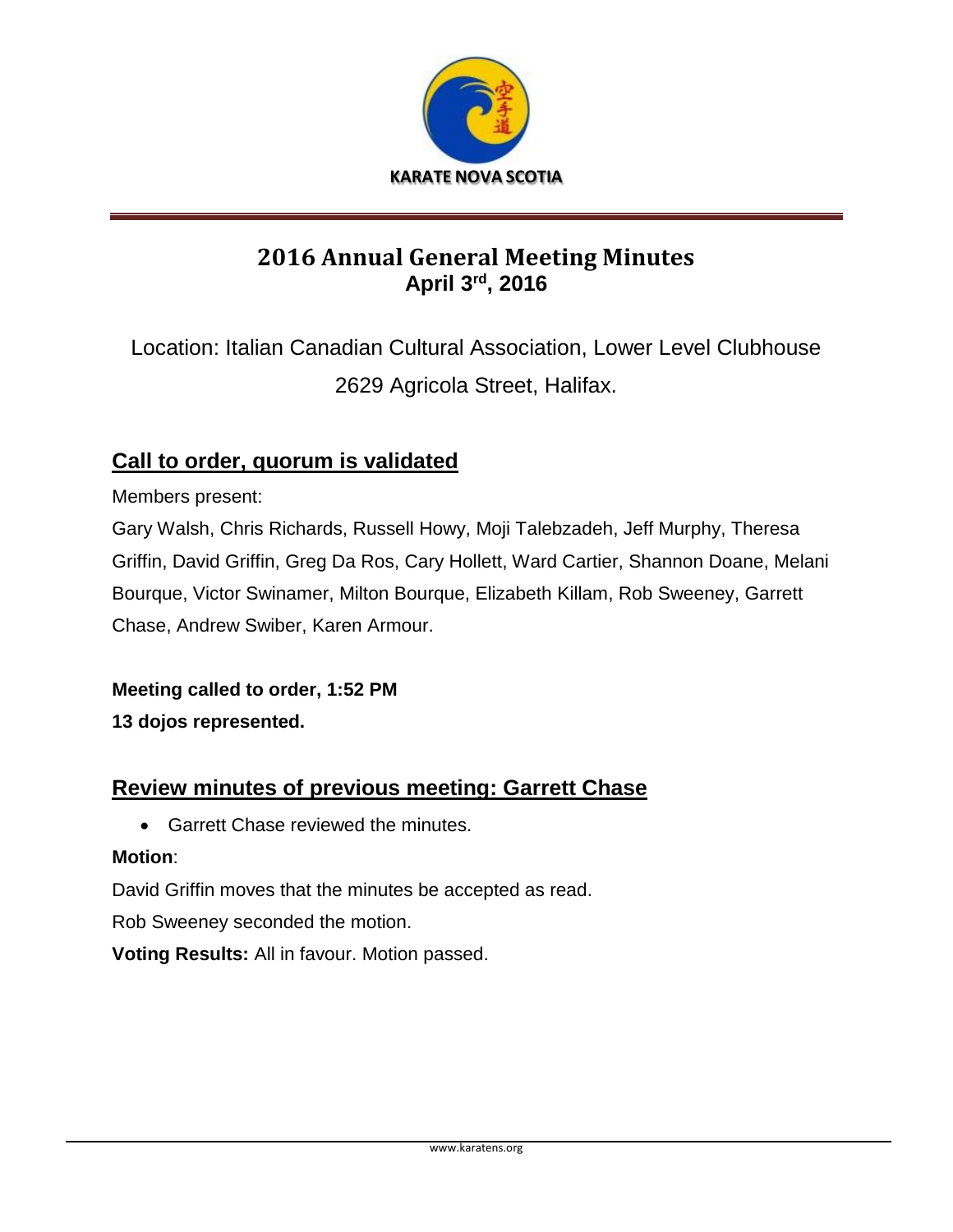

## **President's Report: Gary Walsh**

- Gary Walsh reviewed the Presidents Report (available to read on KNS website, karatens.org).
- Welcome to Ward Cartier and Moji Talebzadeh
- The portion in the President's Report regarding the 2018 Nationals is discussed as a separate agenda item.
- Gary discussed relationship and role of Sport NS and funding
- Gary provided update on NCCP and his role of Master Learning Facilitator
- Gary discussed grant funding for tournament software/database
- KNS funding is based on athletic/coach/official performance and qualifications
- It was brought to Gary's attention that Craig Sexton must be added to association role list as "equipment manager"

#### **Motion**:

Shannon Doane moves to approve the president's report.

Victor Swinamer seconded the motion.

**Voting Results:** All in favour. Motion passed.

### **Treasurer's Report: Chris Richards**

- Chris noted that he took over as treasurer in Oct. 2015
- Chris reviewed the KNS Association acct. (spreadsheet may be viewed on KNS website) – it was noted that the closing balance is not accurate as some membership fees were submitted since the report was generated.
- There are some outstanding expenses that were not yet paid at time of reporting.
- KNS is no longer paying for an equipment storage facility.
- Dave Griffin suggested providing a balance sheet showing income vs expenses for future reports, Chris will take this into consideration for the future.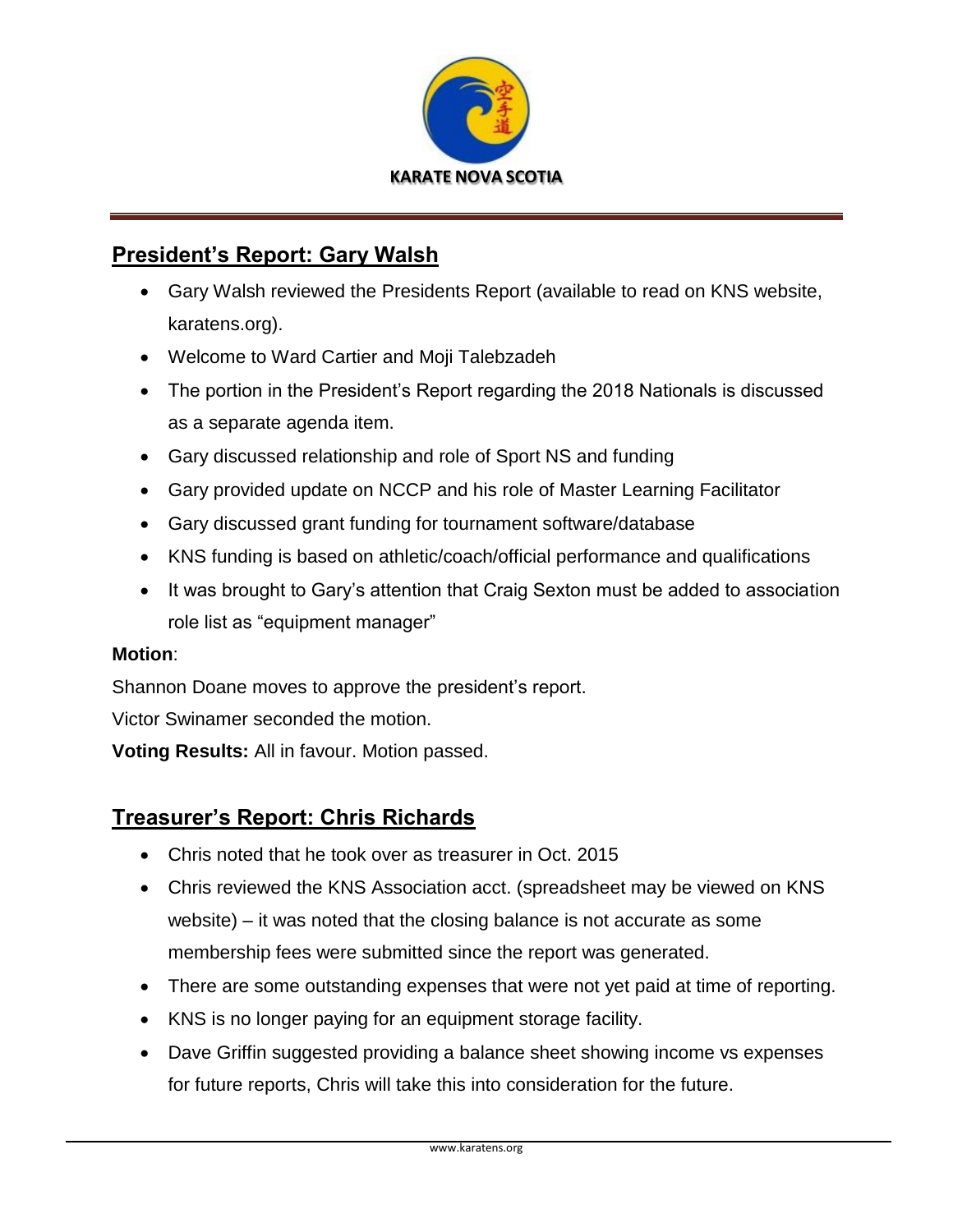

 Chris reviewed the KNS Team acct. (spreadsheet may be viewed on KNS website)

#### **Motion**:

David Griffin moves to approve the treasurer's report.

Theresa Griffin seconded the motion.

**Voting Results:** All in favour. Motion passed.

## **Membership Report: Andrew Swiber**

- Andrew explained the membership report (may be found on karatens.org)
- Membership registration and fees are continuing to be submitted late
- Need to submit student demographics with registration for funding purposes (i.e. age, gender, para-athlete, etc)
- This year, we hope to receive all membership for by cut off date December 25 2016 – KNS needs to send fees to Karate Canada on time, regardless of when they are submitted to KNS.
- There are approximately 960 members in KNS this year, down from 980 last year.
- As of April 1<sup>st</sup>, there were 23 dojos registered, and two more at time of the AGM on April 3rd. (25 dojos)

#### **Motion**:

David Griffin moves to approve the membership report.

Victor Swinamer seconded the motion.

**Voting Results:** All in favour. Motion passed.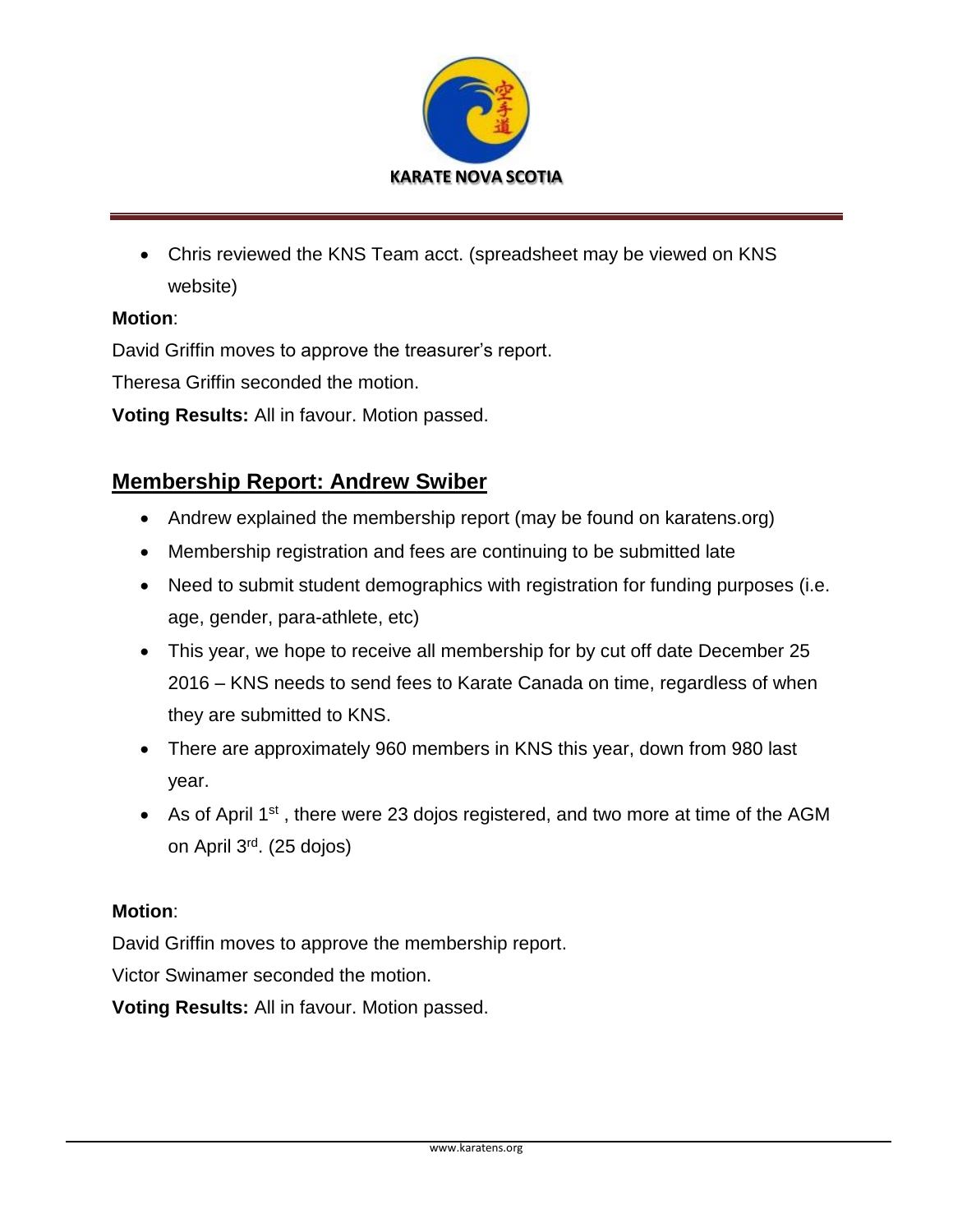

## **NCCP Report: Karen Armour**

- Karen read the NCCP report (it may be read in detail on karatens.org)
- Karen explained the NCCP program and the various levels and streams (coach.ca)
- There will be a new set of courses offered in Nova Scotia later this year a survey will be sent out to decide dates (possibly summer months)
- Karen discusses Karate Canada's efforts to become part of the Canada Games.
- In the near future, it may be necessary to have NCCP training in order to sit in the coach's chair in NS – this has already happened in some provinces.

#### **Motion**:

Victor Swinamer moves to approve the NCCP report.

Ward Cartier seconded the motion.

**Voting Results:** All in favour. Motion passed.

## **Coaches Report: Karen Armour**

- Karen reads Coaches Report (may be accessed at karatens.org)
- Nationals results were discussed we had a low number of participants, but a large medal count. 11 athletes competed, 14 medals were won (and four 5<sup>th</sup>) place finishes).
- Trysten Deveau received Senior Sportsmanship Award at Nationals; Trysten and Ryan O'Neil were named Sport Chek Athlete of the Month.
- Karen reviews the 2016/2017 training schedule, 2017 Nationals will be held in Quebec City.
- EXAM Karen was pleased to announce there were 20 new athletes at the 1<sup>st</sup> workout of the season on April 2<sup>nd</sup>!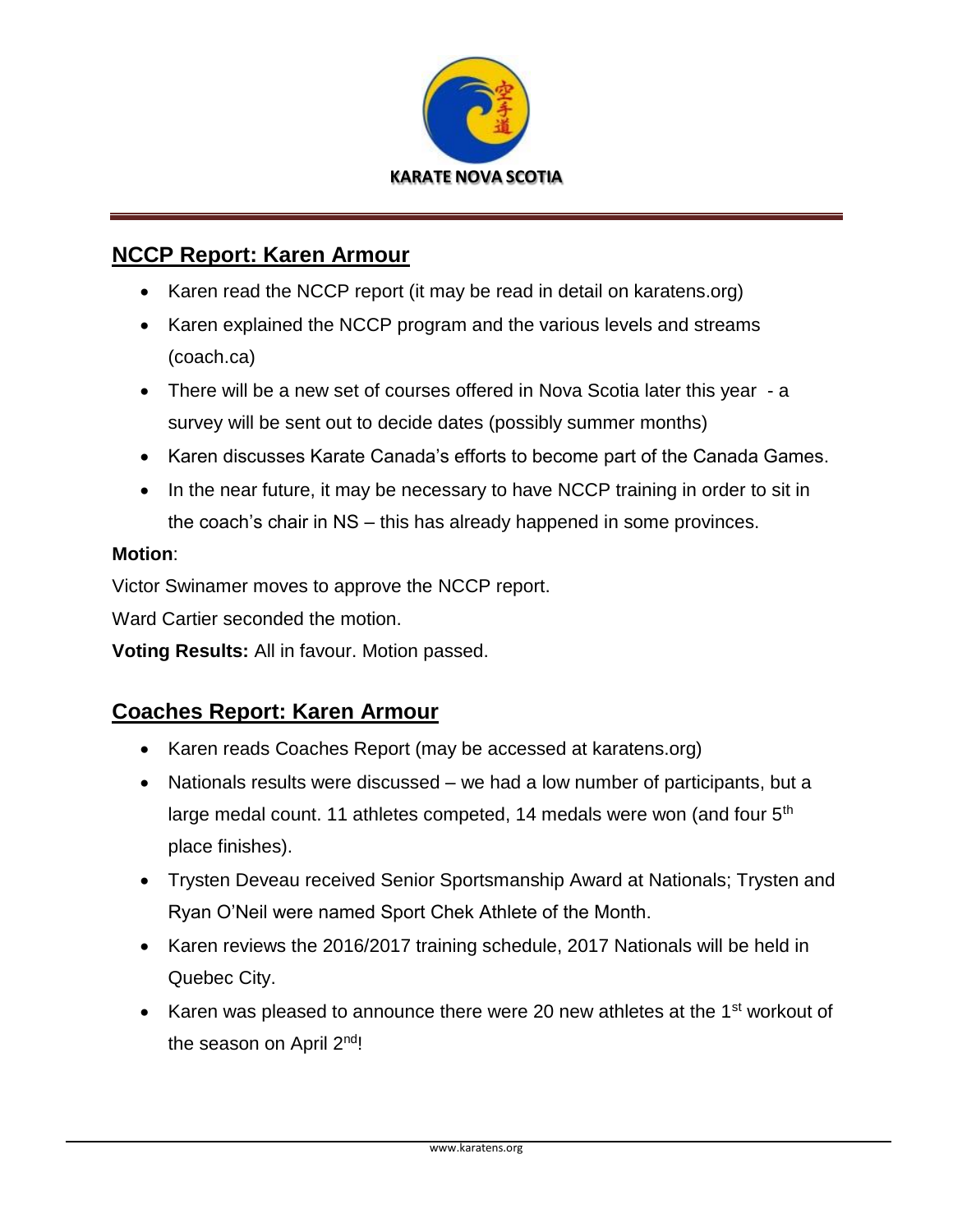

• In addition to the kumite work outs, there will be Karate Canada kata training events held several times through the season led by Kata coaches Dave Griffin and Victor Swinamer.

#### **Motion**:

Dave Griffin moves to approve the Coaches report.

Victor Swinamer seconded the motion.

**Voting Results:** All in favour. Motion passed.

## **Officials Report: David Griffin**

- Dave reads the report (may be read at karatens.org)
- Congratulations to Garrett Chase on receiving his National Judge B license in both kata and kumite in Richmond, BC.
- There are officials clinics scheduled for April 22 and June 10, the Friday nights before the respective tournaments.
- There will be a provincial level certification clinic TBA, late summer or early fall.

#### **Motion**:

Milton Bourque moves to approve the Officials report.

Victor Swinamer seconded the motion.

**Voting Results:** All in favour. Motion passed

## **2018 Nationals in Halifax: Gary Walsh**

- We have received confirmation that our application has been approved by Karate Canada and the 2018 Nationals will be in Halifax
- Work is being done already between KNS and KC to secure venue, host hotel, etc.
- Committees will need to be established to organize volunteers, transportation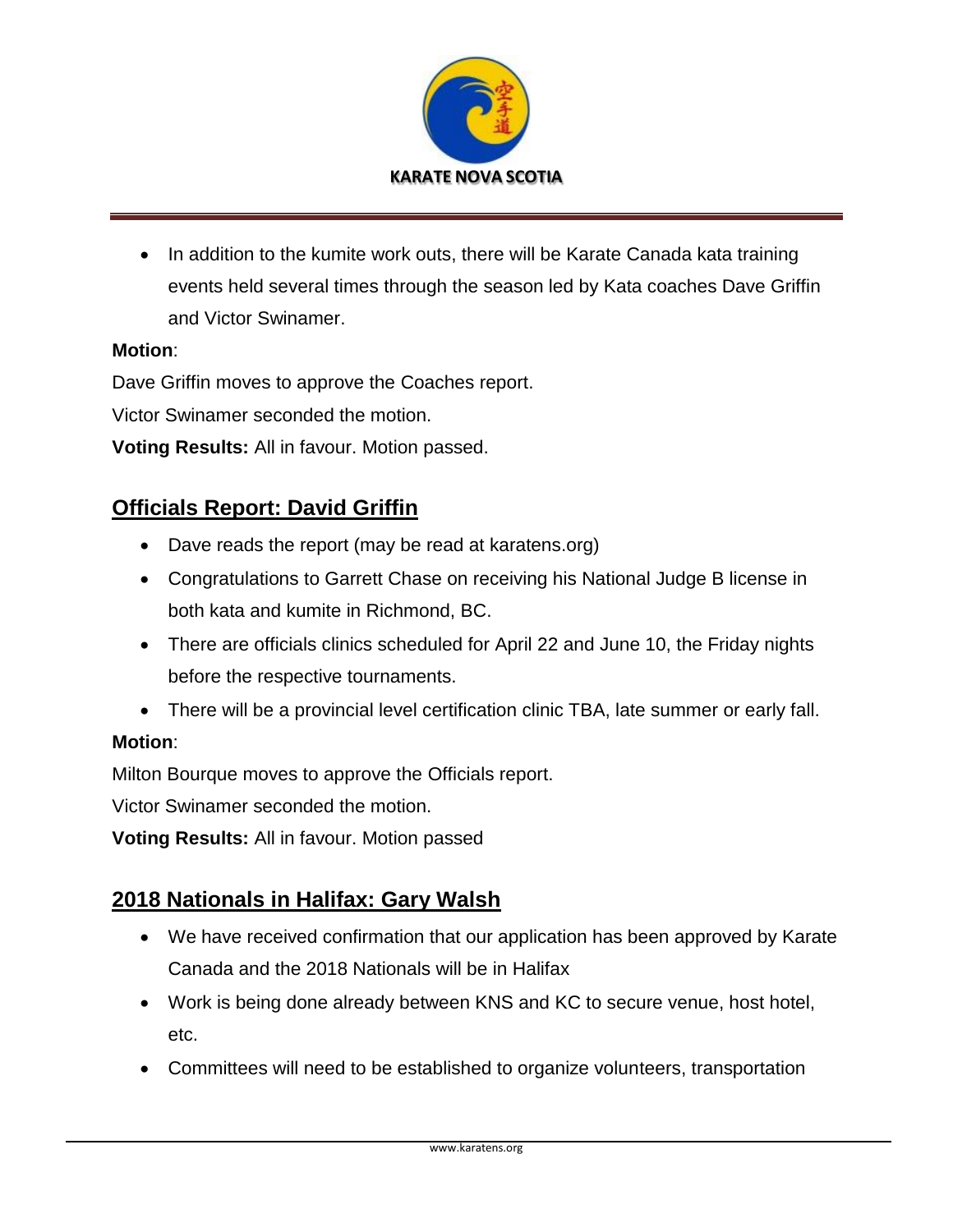

- Emails will be sent out in near future requesting help to form committees… don't need to be a karate-ka to help out! All help is appreciated!
- Possible locations include Nova Centre, Canada Games Centre, and Cunard Centre (Pier 21).

## **Open Floor for New Business**

- New hall of fame inductee: Victor Swinamer nominates Duncan MacLeod of Truro for his impact on Karate in Nova Scotia through Uechi-ryu style. KNS will cover transport and accommodation to Yarmouth to present the award at KNS Awards at Yarmouth Cup.
- Greg Da Ros proposes KNS begin using an online membership system to register dojos. Greg will research options and pricing
- It was suggested that KNS hold a tournament north of Halifax (i.e. Truro). Possibly an open tournament to stimulate participation from Non-members of KNS.
- Shannon Doane from SMU Shotokan Club requires a KNS registration certificate. Greg Da Ros designed one and will send.

# **Election of Officers: 1st Vice President, Membership Coordinator, Regional Directors**

#### **1 st Vice President: Greg Da Ros**

Karen Armour nominated Greg Da Ros, Chris Richards seconded the nomination Vote: All in favour

## **Membership Coordinator: Andrew Swiber**

Greg Da Ros nominated Andrew Swiber, Chris Richards seconded the nomination Vote: All in favour